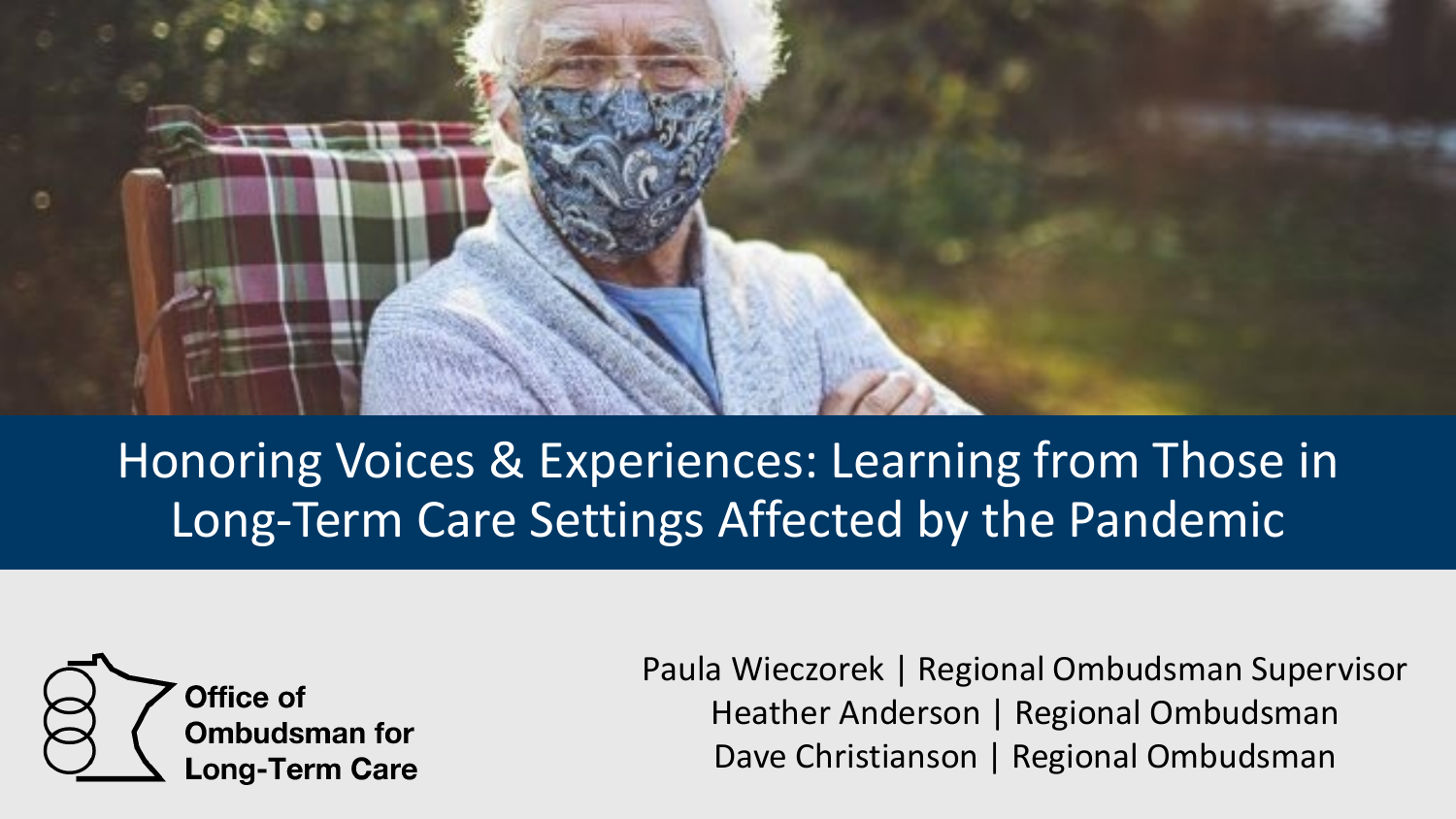### Office of Ombudsman for Long-Term Care

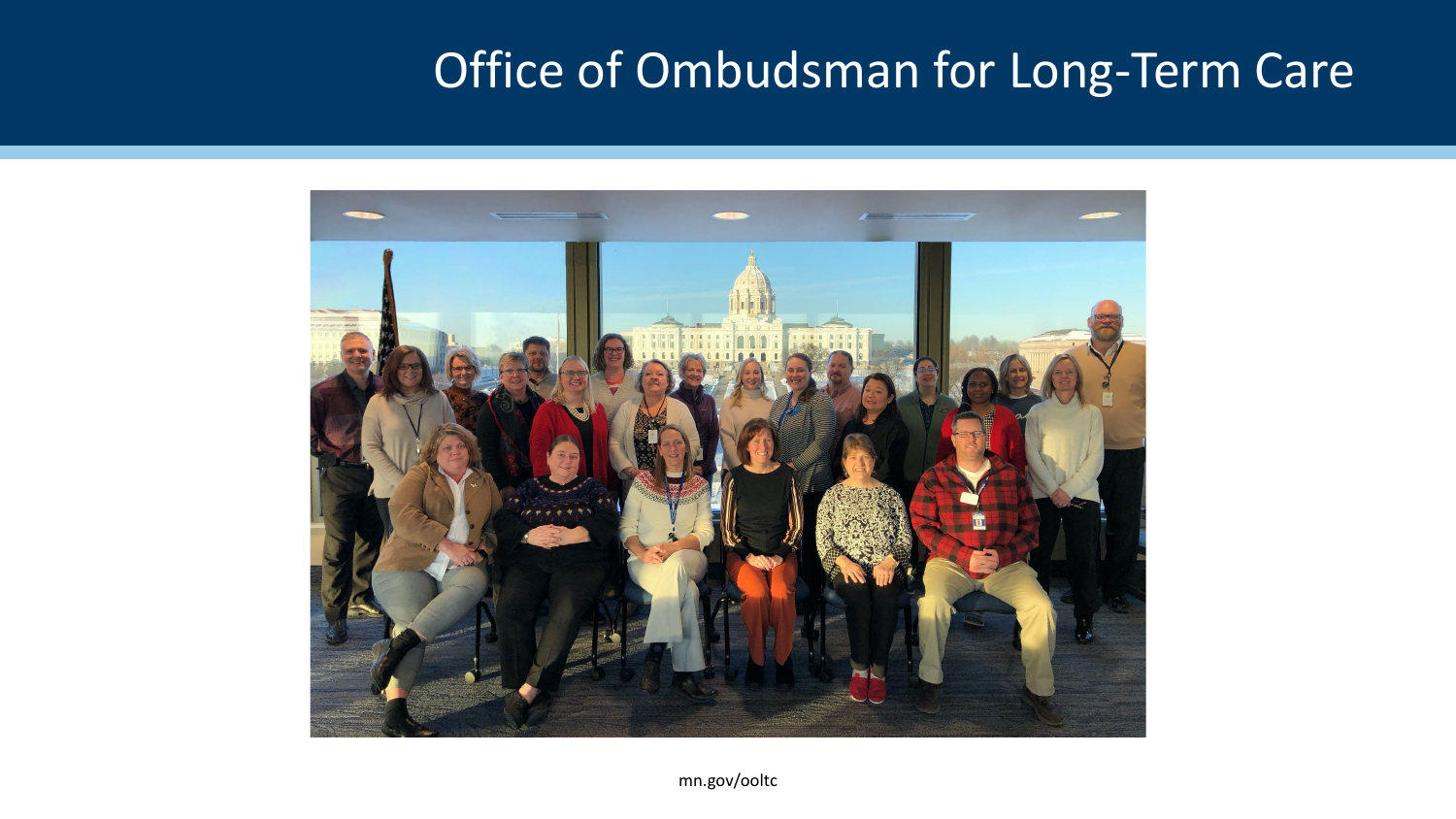## Mission and Vision of OOLTC

#### **Mission**

• To empower, educate, and advocate alongside Minnesotans who are receiving longterm care services and supports to ensure their rights are upheld.

#### **Vision**

- All Minnesotans seeking or receiving long-term care services and supports have a high quality of life and high quality of care with a person-centered focus.
- The OOLTC empowers and advocates alongside residents in individual cases to help them achieve their best life.
- The OOLTC is a leading voice influencing public policy to systemically improve longterm care in Minnesota.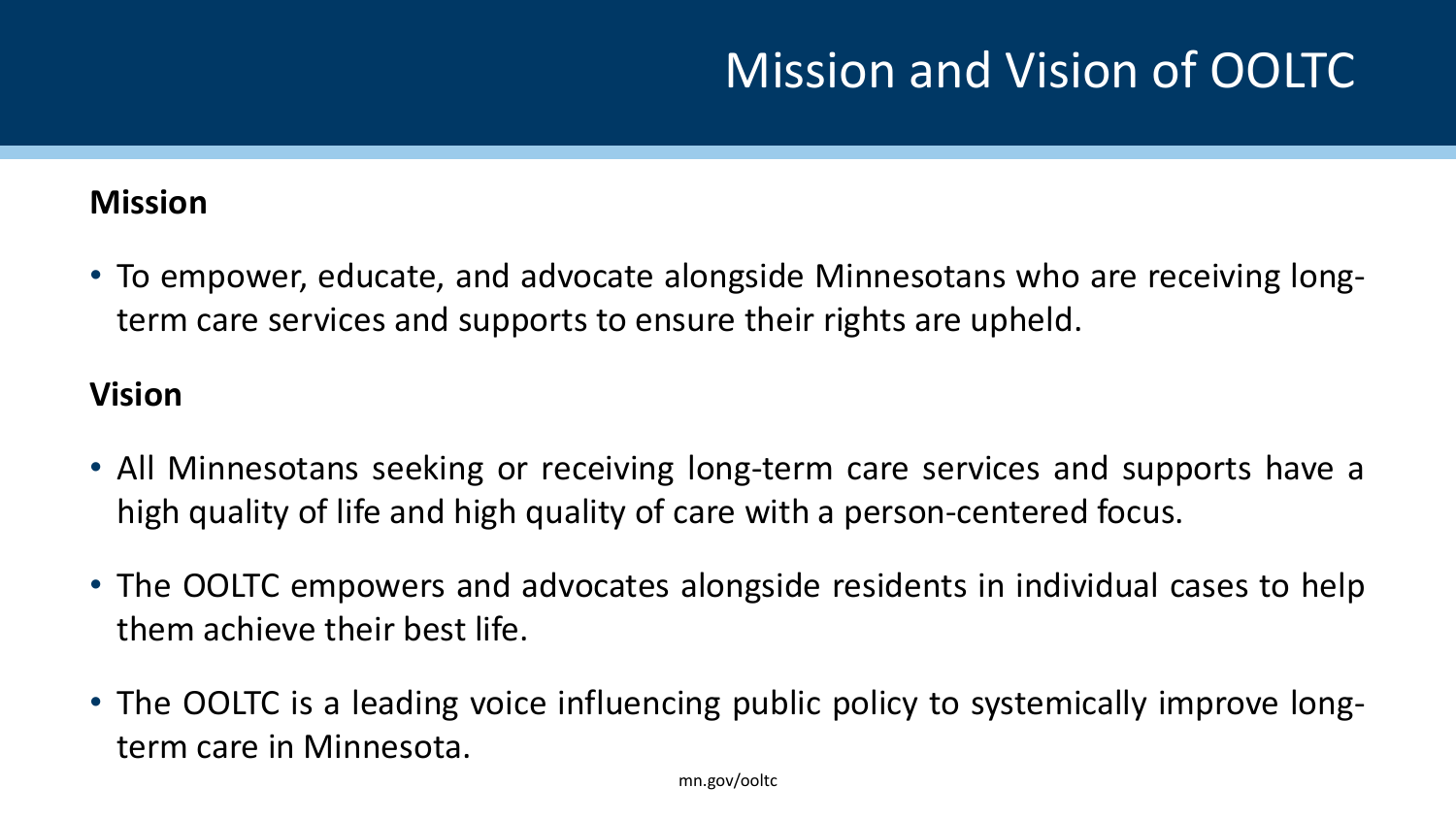#### Who We Are

- A program of the Older Americans Act
- 1978 amendment enshrined ombudsman program into statute
- Administered through the Minnesota Board on Aging since 1980
- Central office in St. Paul, Regional offices throughout Minnesota
- 25 Regional Ombudsmen throughout Minnesota advocate on behalf of clients
- Self Advocacy Services, Resident and Family Council Education
- Legislative and policy work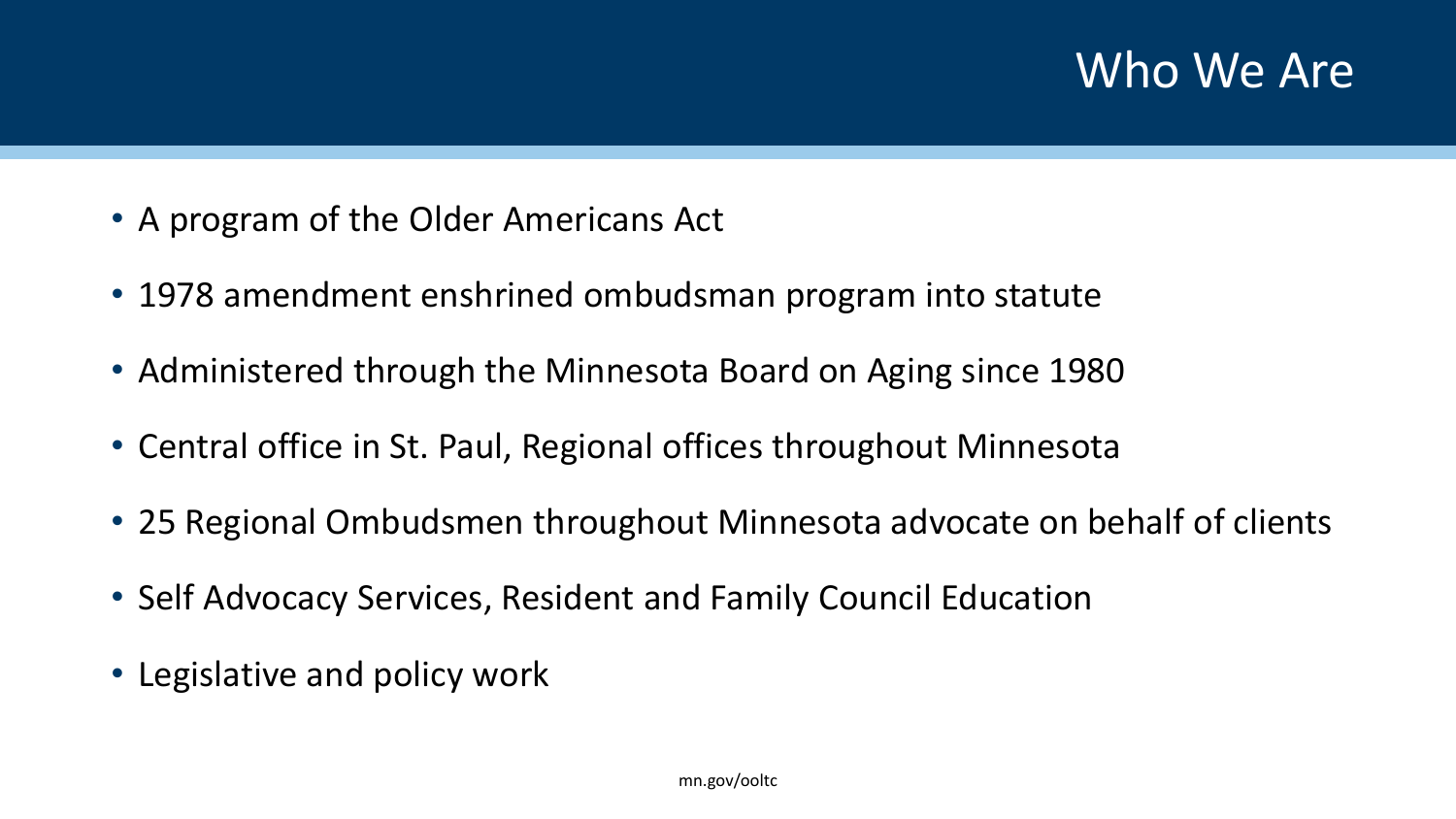#### Who We Serve

- Residents of nursing homes and boarding care homes
- Residents of assisted livings and residential care homes
- Persons receiving home care services, waivered services and hospice services
- Medicare beneficiaries with hospital access or discharge concerns
- Anyone seeking consultation about long-term care services

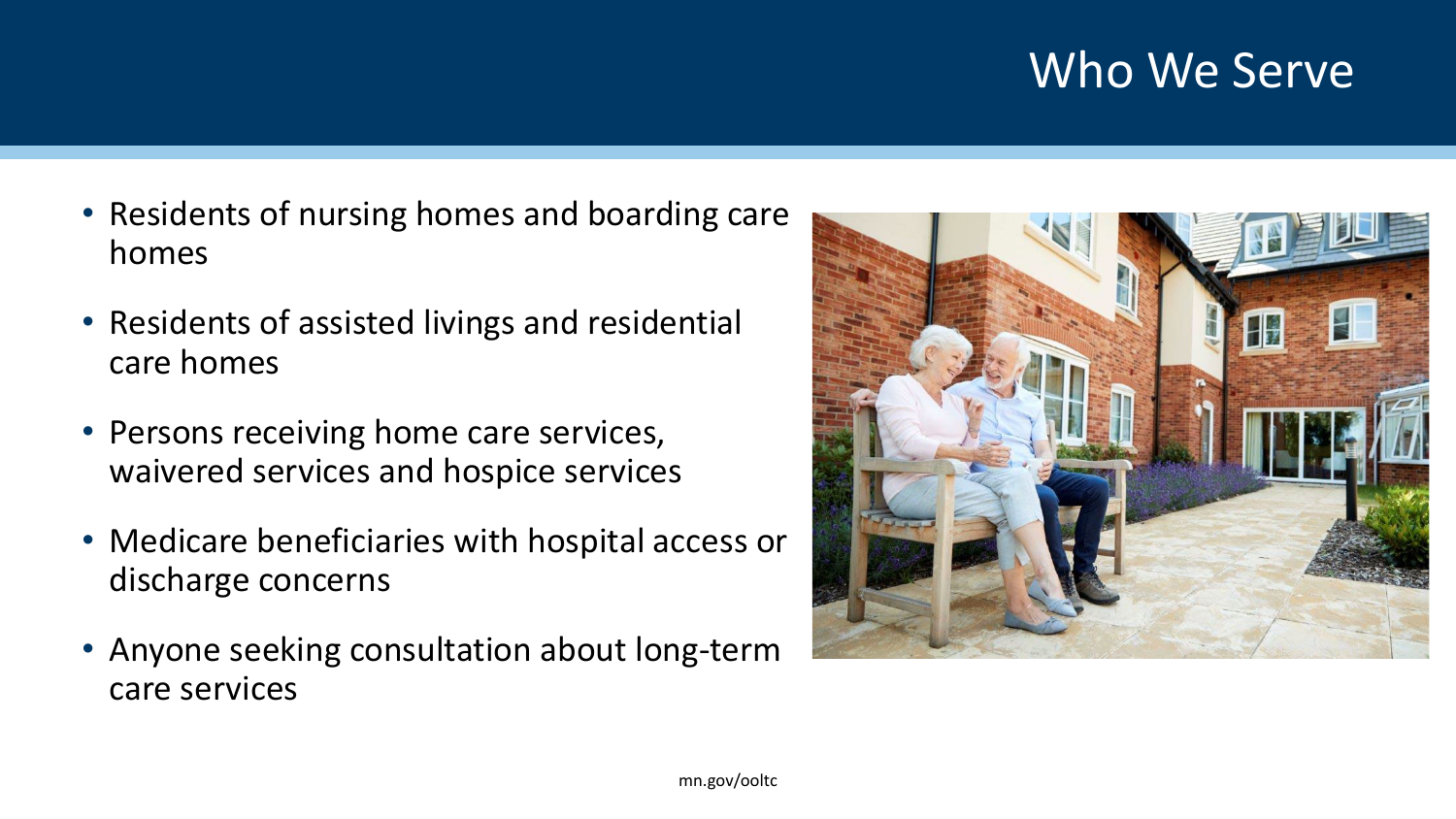#### What We Do

We work to resolve long-term care issues:

- Quality of care/services
- Quality of life
- Rights violations
- Access to services
- Service termination
- Discharge or eviction
- Public benefit programs

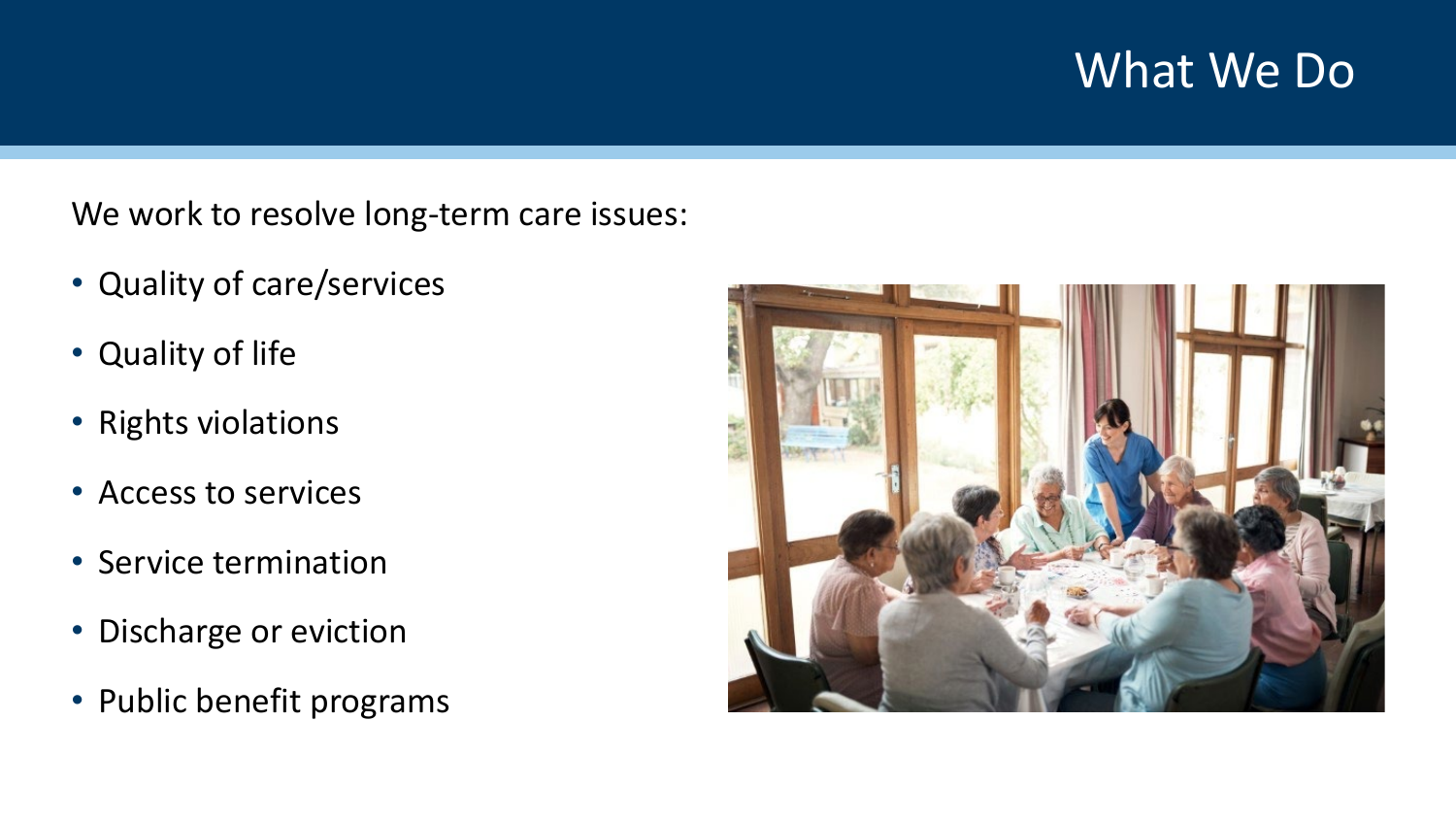#### Who Contacts Us

- Family/friends
- Residents/Consumers
- Providers/staff
- Social services staff/others
- Anonymous

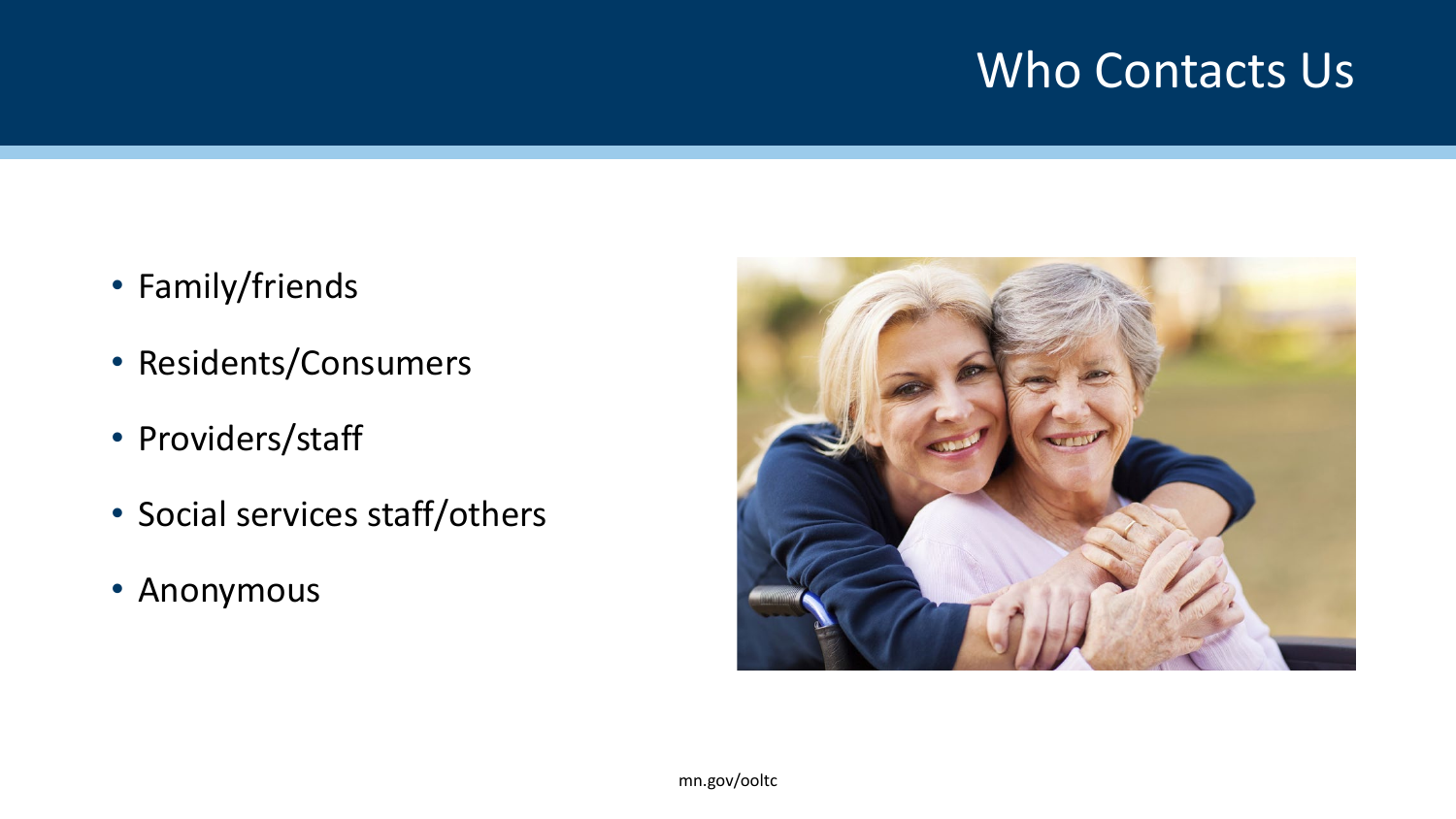#### Complaints Over Pandemic – FFY 2020

Highest Complaint Categories in FFY 2020 (Oct 1, 2019 through Sept 30, 2020)

- Autonomy/choice
- Care
- Discharge
- Facility policies/procedures/practices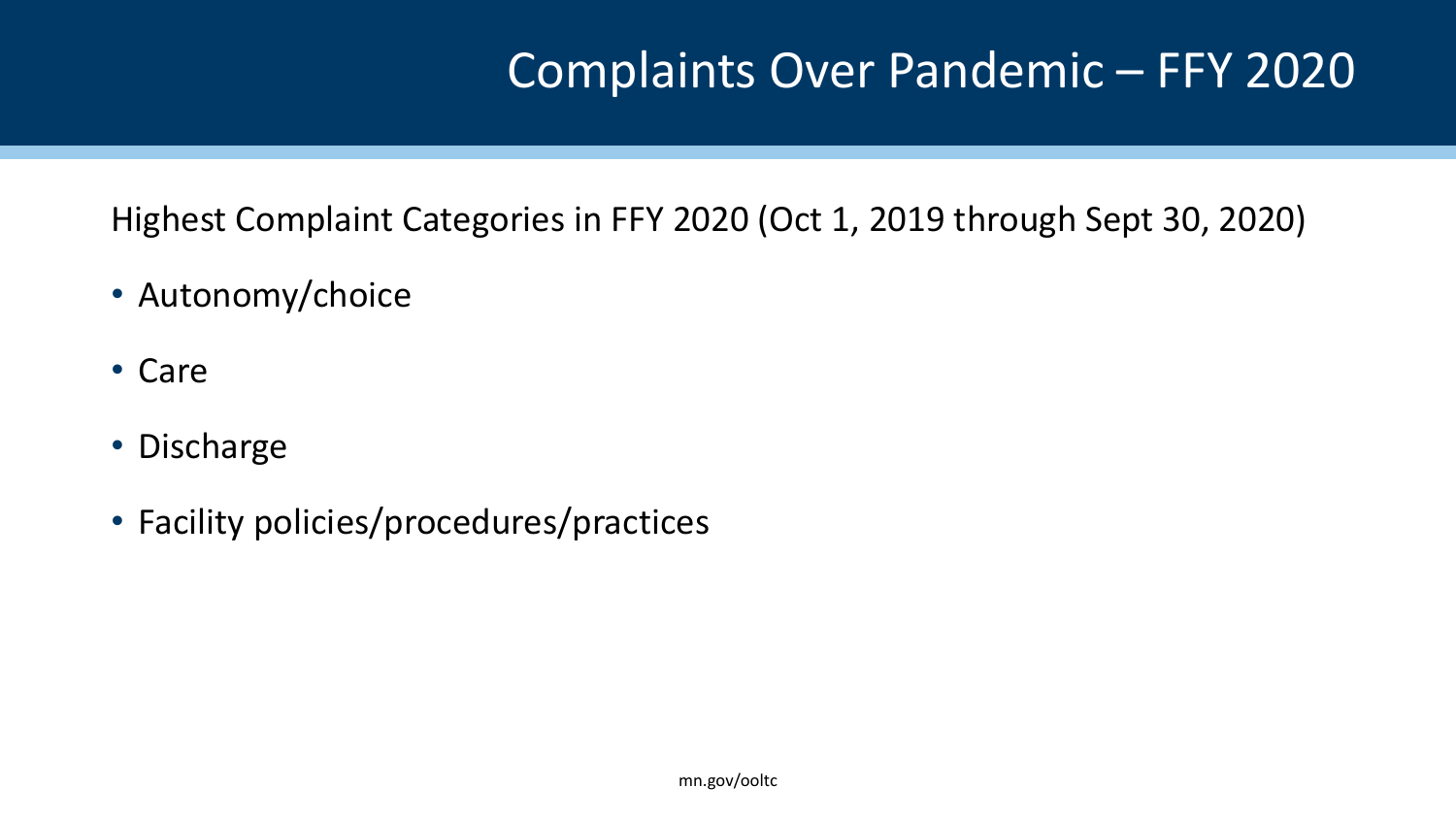#### Complaints Over Pandemic – FFY 2021

Highest Complaint Categories in FFY 2021 (Oct 1, 2020 through Sept 30, 2021)

- Visitation
- Staffing
- Resident Rights
- Residents treated with rudeness/indifference/insensitivity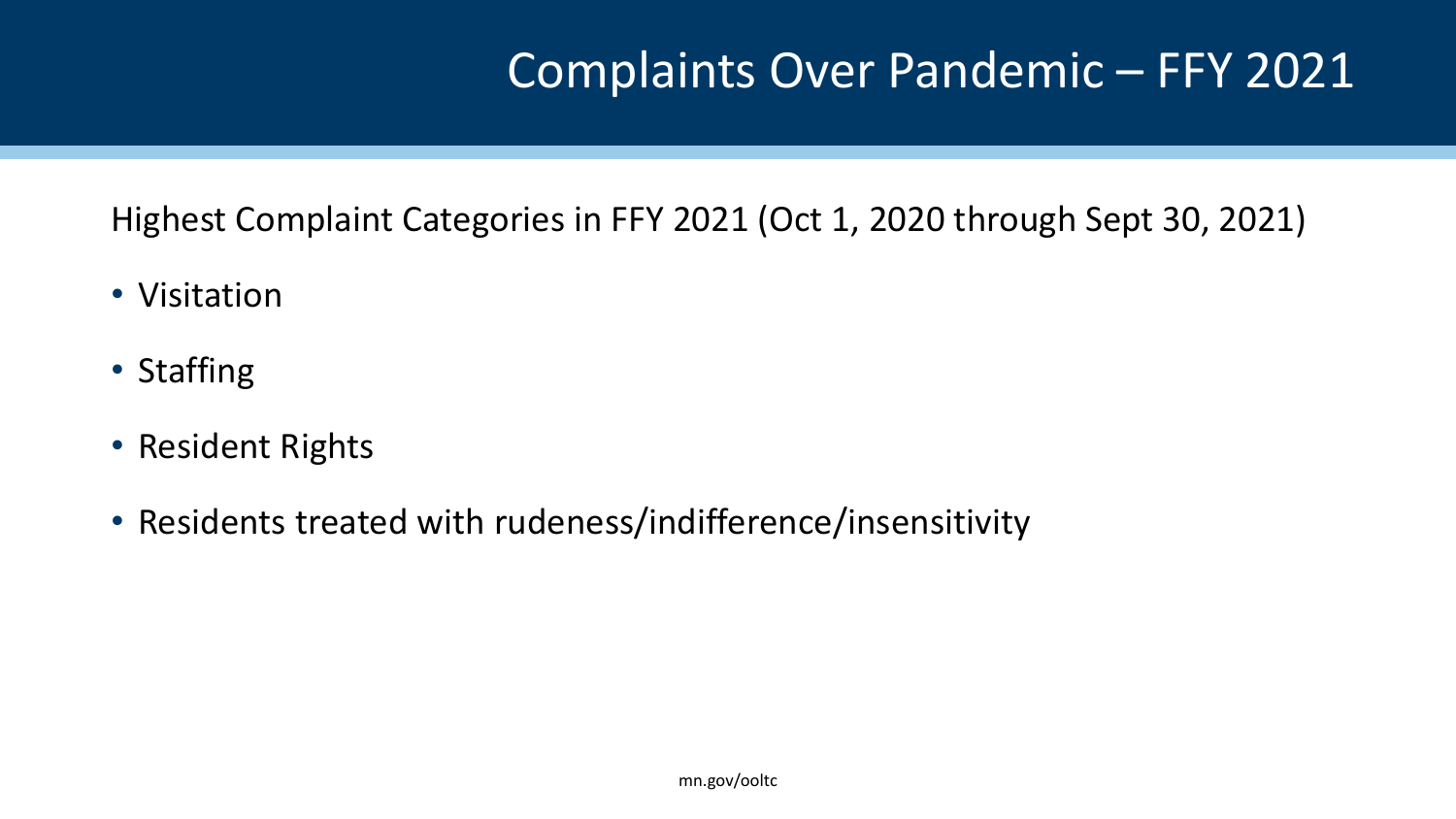## Access to Regional Ombudsmen through Pandemic

- March 17, 2020 State Ombudsman, Cheryl Hennen made the difficult decision to convert to a virtual presence. Regional Ombudsmen visits are suspended.
- October 8, 2020 Regional Ombudsmen received PPE, begin outdoor/window visits.
- January 11, 2021 Access to weekly COVID testing and vaccination results in Regional Ombudsmen returning to limited number of indoor visits & facilities per week.
- May 1, 2021 Regional Ombudsmen expand in person visits, begin attending in person meetings, closures, surveys, unannounced visits based on provider outbreak status.
- October 5, <sup>2021</sup> Expansion of unannounced visits and resumption of quarterly non- complaint visits based on provider outbreak status.
- April 22, 2022 Regional Ombudsmen return to pre-pandemic operations.

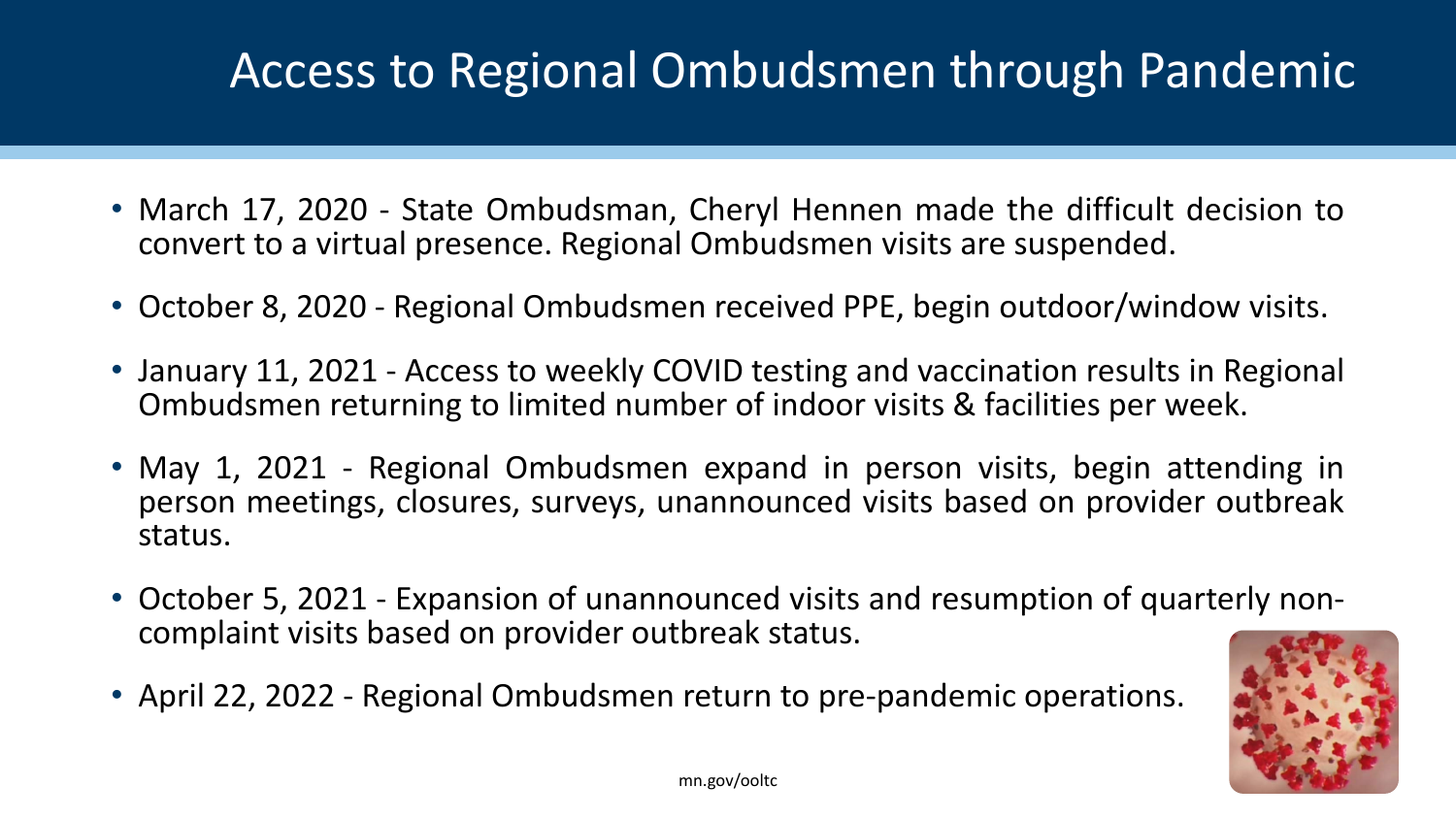## The Regional Ombudsman (RO) Experience

- Access to hand sanitizer March 2020
- Week of March 9, 2020, last in person visits to facilities by ROs
- Week of March 16, 2020 residents begin isolation
- ROs, unable to access facilities themselves, field frantic calls from families asking for help accessing residents in long-term care (LTC)
- ROs have personal experiences in LTC, including loss of loved ones due to COVID

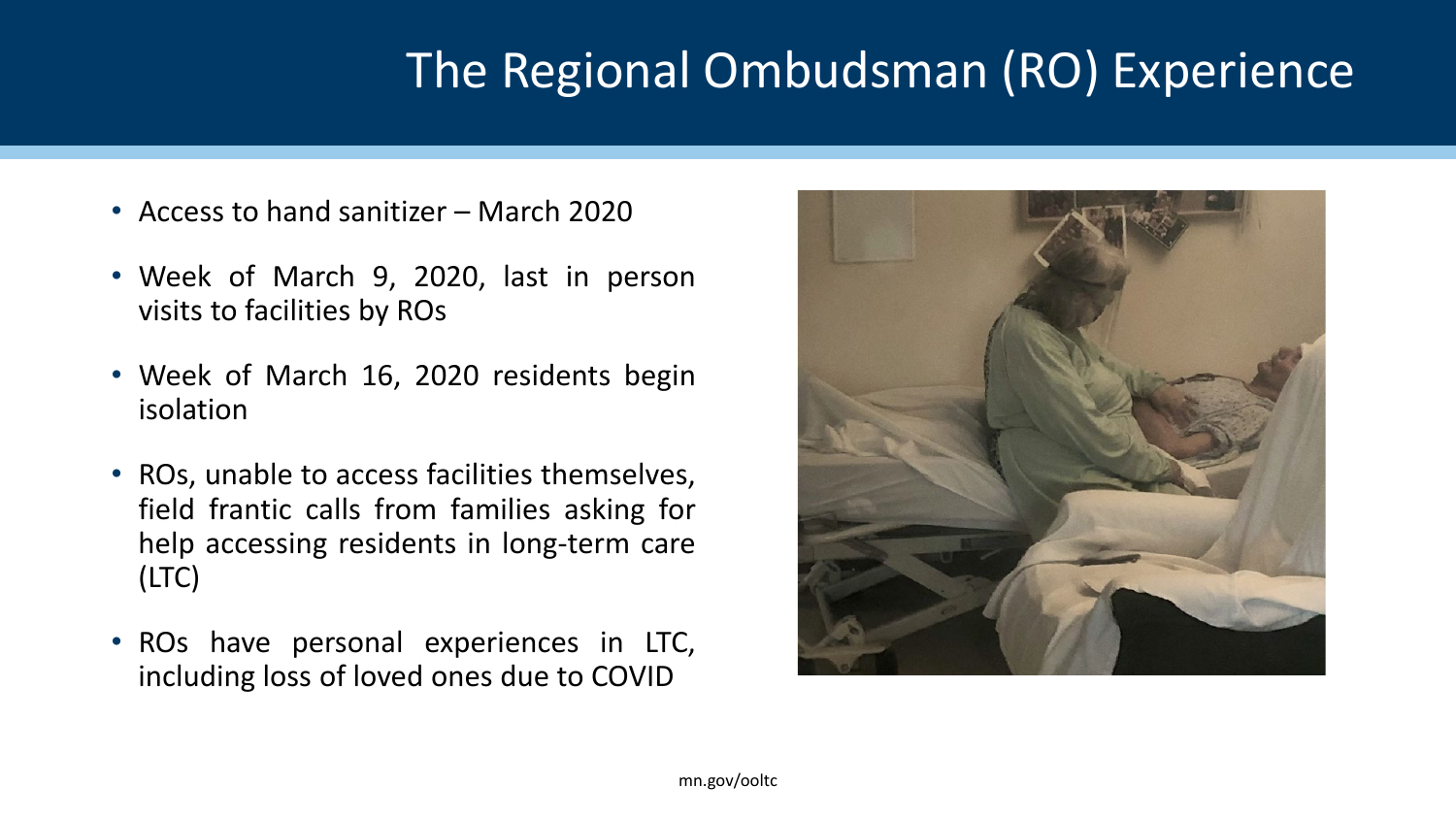### Resident & Family Experiences- Consults

- Consult with family on situation involving resident who cracked window attempting to get to family member during window visit
- Provider refused to readmit resident after hospital stay
- Provided info/empowered family to advocate for readmission
- Resident was readmitted to facility

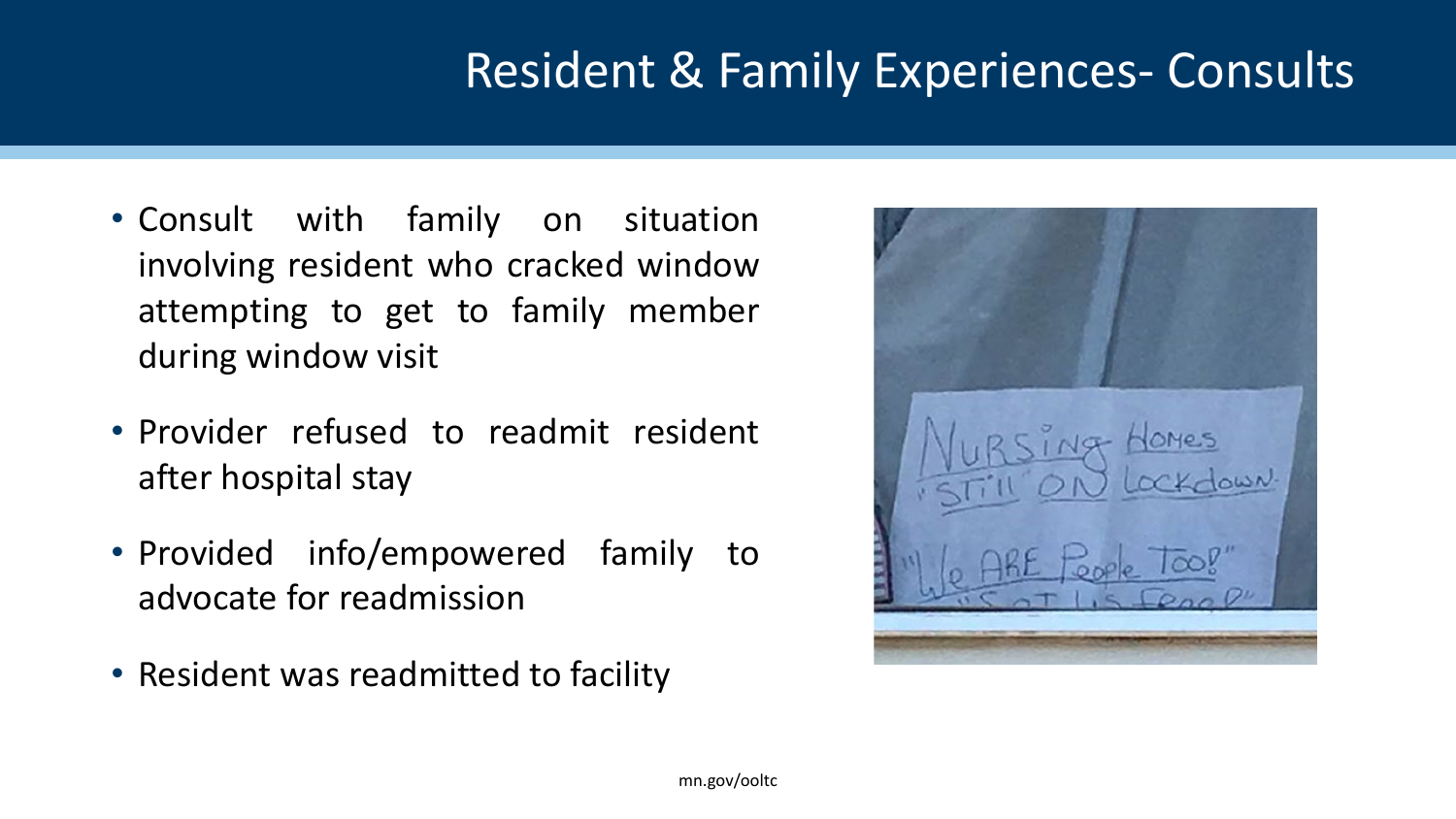### Resident Experiences - Casework

- Couple married for 65 years, separated in long-term care by one floor. The last several months are described as the "worst of their lives"
- Unable to visit for several months even though staff worked between floors
- One resident was Essential Caregiver (ECG) for the other and was eventually allowed one night per week
- Frequent 14 day visitation restrictions due to positive Covid tests
- After meeting with the facility management, additional time for visitation was provided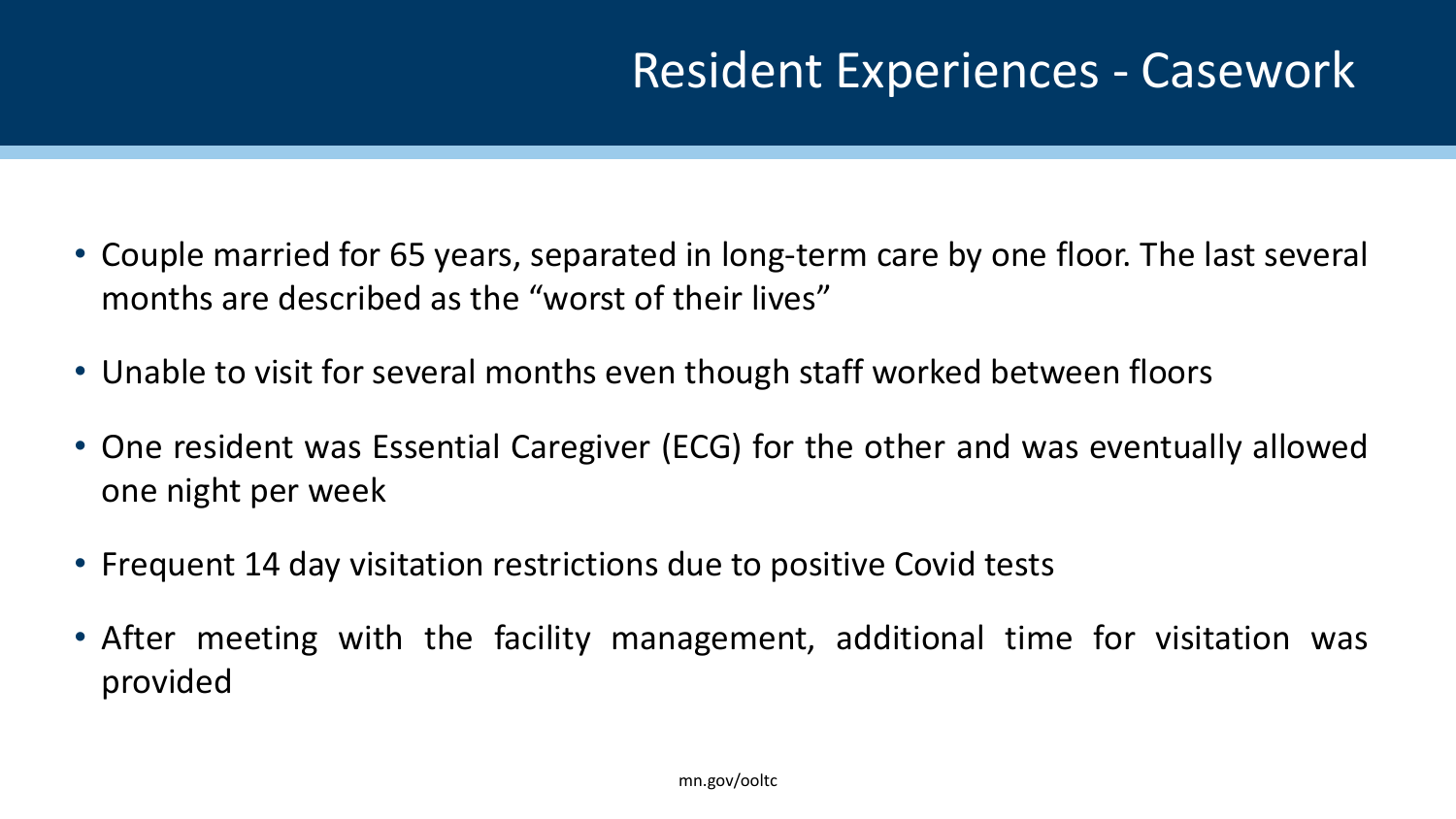### Family Experiences - Casework

- Compassionate Care visits not allowed at beginning of the pandemic
- Families not allowed access to loved ones at end of life
- Limited resources for virtual visits
- RO unable to convince provider to change policy
- RO able to increase sources of technology and training for staff on virtual visits
- MAARC report filed on lack of Compassionate Care visits
- MN Dept of Health intervened and policy on compassionate care visits changed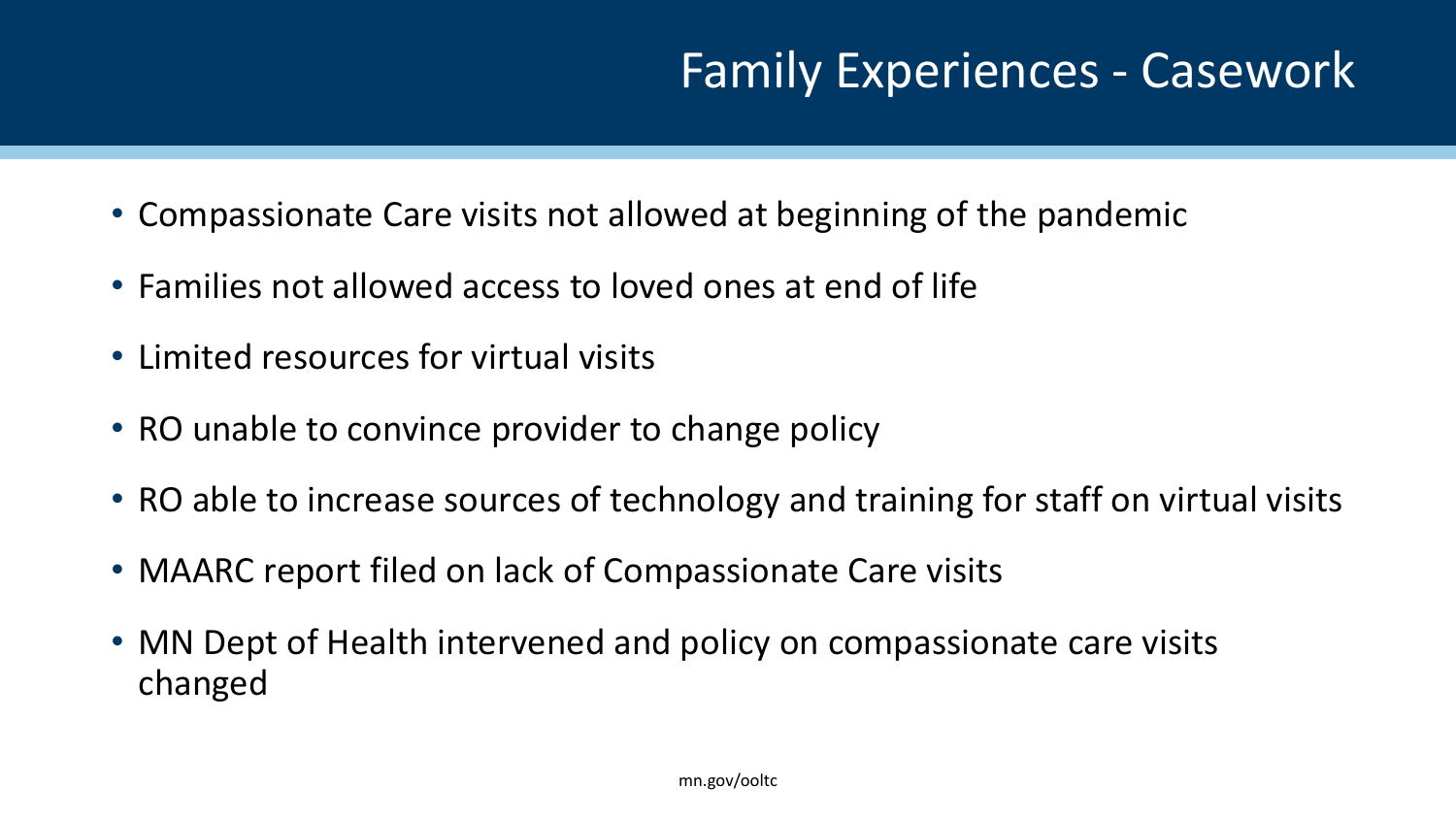### Visitation Themes

#### **Early Stages of COVID Pandemic**

- OOLTC received numerous complaints related to visitation throughout the pandemic
- Compassionate care defined initially as visitation for 'end of life'
- In some cases related to lack of visitation, OOLTC provided information to Minnesota Department of Health (MDH)

#### **Visitation Access as Pandemic Continues**

- Compassionate care visits and essential caregiver visits allow families to access residents
- ROs had many conversations about meaning of "compassionate care" visits
- Reports from visitors confirm tasks related to hygiene and activities of daily living not always occurring
- Families allowed to visit loved ones in their rooms but with limited to no physical contact, only 1-2 people at a time, children not always allowed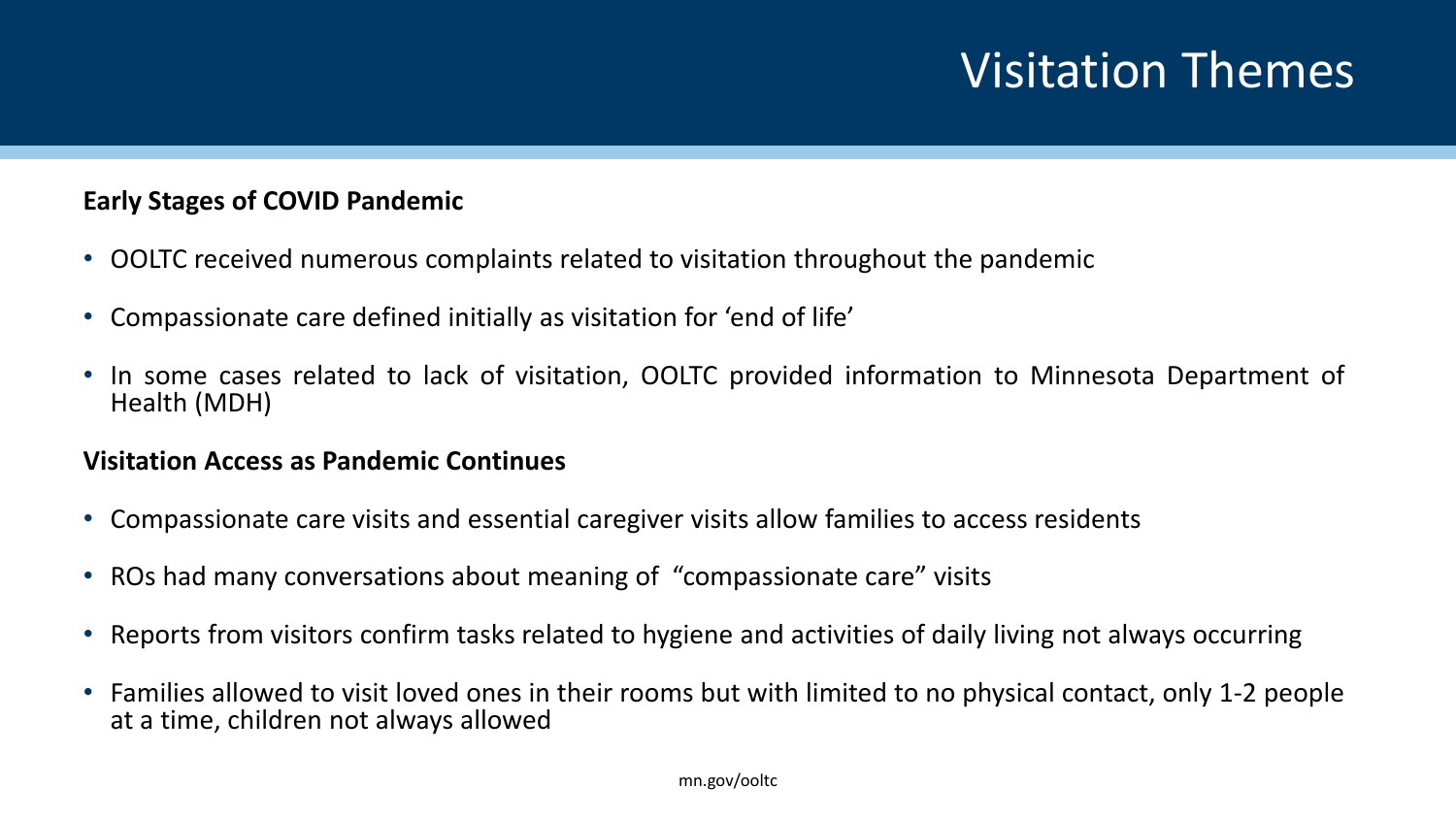# Loss of Human Connection Themes

#### **Spousal Separation**

- Unable to provide personal care, socialization, love, companionship
- Decreased nutrition/appetite
- Loneliness/depression
- Hygiene/incontinence
- Cognition decline/increase in falls
- Failure to thrive/broken heart syndrome
- Loss of memories, missing anniversaries, birthdays
- Agitation, aggression, anger, sadness

#### **Resident Experience**

- "I married till death do us part and I have not parted yet"
- "The only woman to touch me in the past two years was a stranger-not my wife"
- "Please take the chains off me"
- "I sometimes hold her hand when no one is looking"
- "I don't want to live this way"
- "I would rather be dead"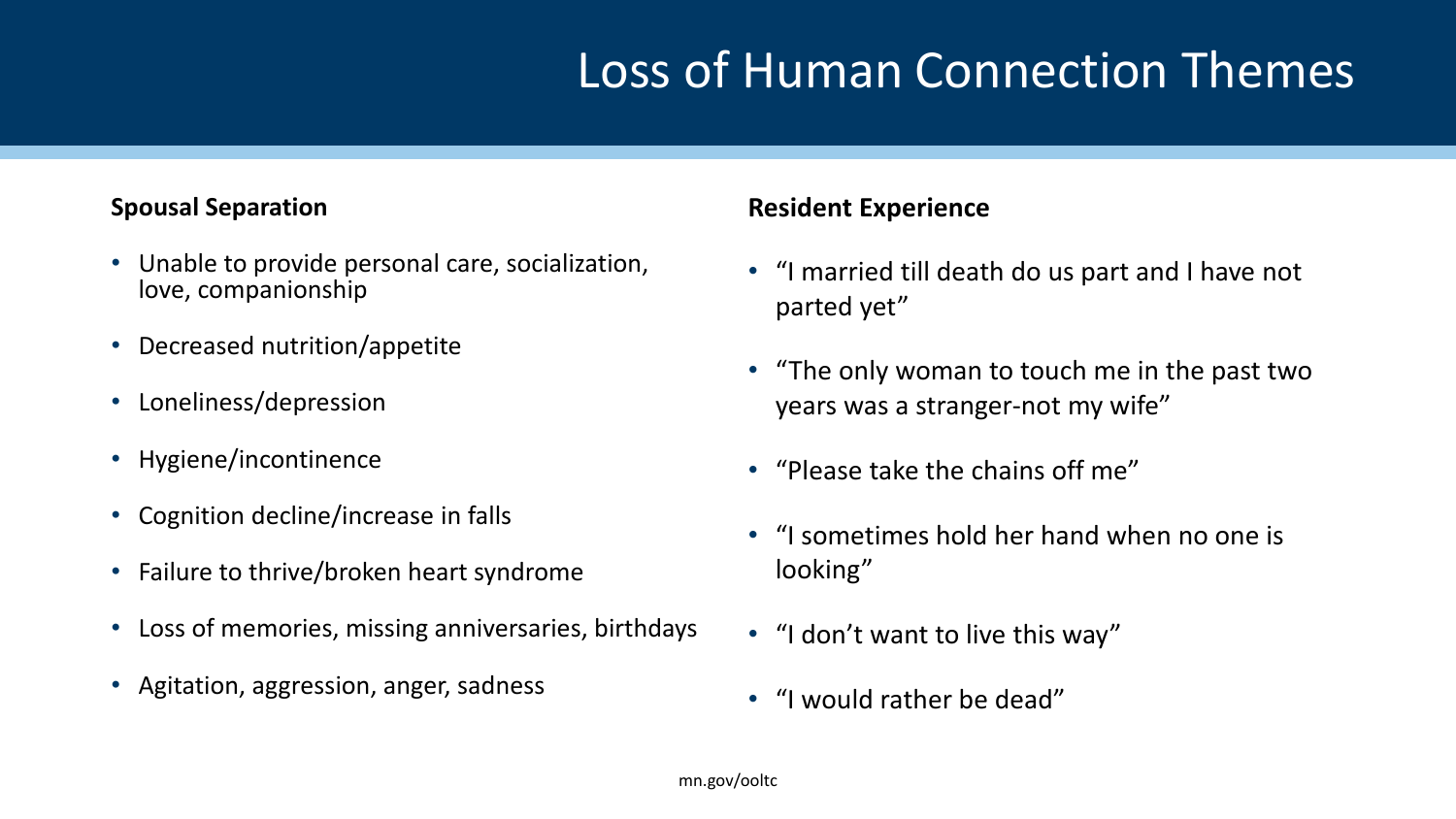#### Anecdotal Lessons Learned

- Isolation is deadly (MN news reports related to cause of death as "COVID-19" social isolation")
- Isolation results in increased poor outcomes for elders/people with disabilities
- Secondary Trauma for Families/Friends, Providers, ROs
- Residents say "We won't go back (to isolation)"
- Need for "visits for all residents at all times" See QSO-20-39 NH Revised 3/10/22; LTC Indoor Visitation for SNF/AL Settings 12/29/21
- OOLTC continues support for essential caregiver legislation